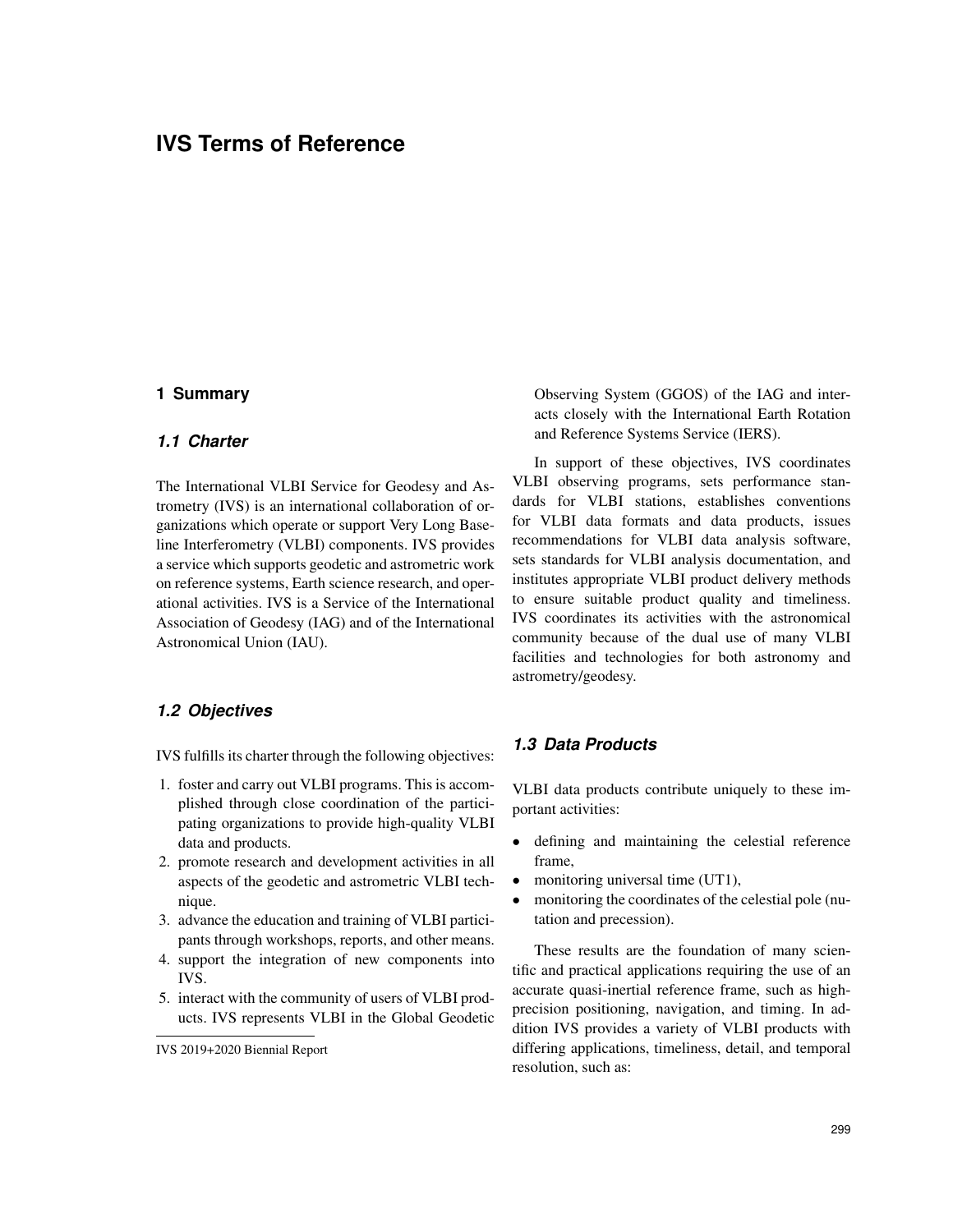- all components of Earth orientation parameters,
- terrestrial reference frame.
- baseline lengths,
- tropospheric parameters.

All VLBI data and products are publicly available in appropriate formats from IVS Data Centers.

#### *1.4 Research*

The IVS data and products are used for research in many areas of geodesy, geophysics, and astronomy, such as:

- UT1 and polar motion excitation over periods of hours to decades,
- solid Earth interior research (e.g., mantle rheology, anelasticity, libration, and core modes),
- characterization of celestial reference frame sources and improvements to the frame,
- tidal variations (solid Earth, oceanic, and atmospheric),
- improvements in the terrestrial reference frame, especially in the scale,
- climate studies (e.g., sea level change, deglaciation, and water vapor),
- regional and global geodynamics,
- general relativity.

To support these activities, there are ongoing research efforts to improve and extend the VLBI technique in areas such as:

- instrumentation, data acquisition, and correlation,
- data analysis techniques,
- spacecraft tracking and navigation (Earth-orbiting and interplanetary),
- combination of VLBI data and results with other techniques.

## **2 Permanent Components**

IVS acquires, correlates, and analyzes VLBI data to produce geodetic, astrometric, and other results that are archived and publicized. IVS accomplishes its objectives through the following permanent components:

- Network Stations,
- Operation Centers,
- Correlators,
- Analysis Centers,
- Data Centers,
- Technology Development Centers,
- Office for Outreach and Communications,
- Coordinating Center.

#### *2.1 Network Stations*

The IVS observing network consists of high performance VLBI stations.

- Stations may either be dedicated to geodesy or have multiple uses (including astronomical observations or satellite tracking applications).
- Stations comply with performance standards for data quality and operational reliability specified by the Directing Board.
- Stations provide local tie information, timing and meteorological data to the IVS Data Centers.
- VLBI data acquisition sessions are conducted by groups of Network Stations that may be distributed either globally or over a geographical region.

#### *2.2 Operation Centers*

The IVS Operation Centers coordinate the routine operations of specific networks. Operation Center activities include:

- planning network observing programs,
- supporting the network stations in improving their performance,
- generating the detailed observing schedules for use in data acquisition sessions by IVS Network Stations,
- posting the observing schedule to an IVS Data Center for distribution and archiving.

IVS Operation Centers follow guidelines from the Coordinating Center for timeliness and schedule file formats.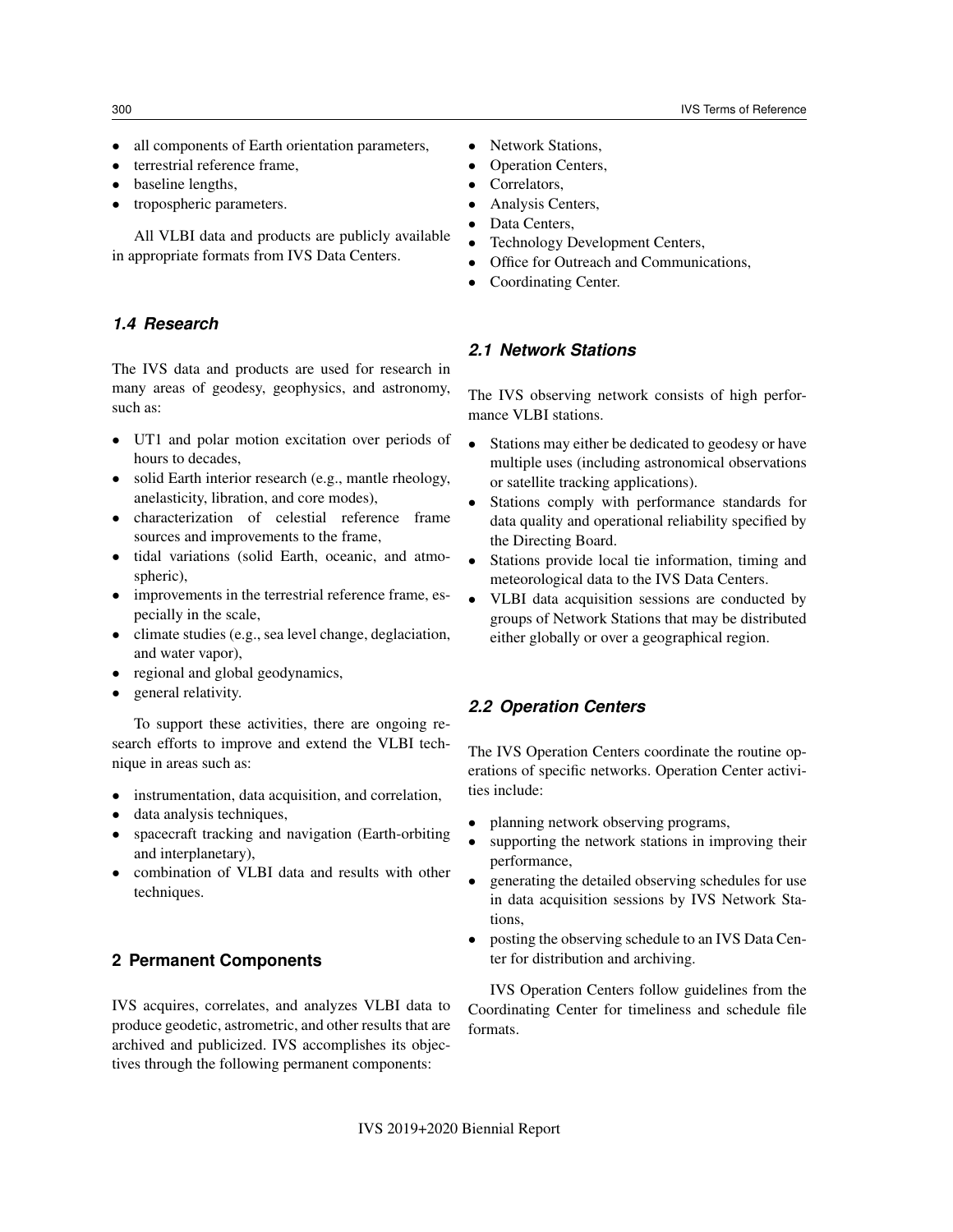## *2.3 Correlators*

The IVS Correlators process raw VLBI data. Their other tasks are to:

- provide timely feedback to the Network Stations about data quality,
- jointly maintain the geodetic/astrometric community's media pool and transport,
- manage electronic data transfer,
- make processed data available to the Data Centers,
- regularly compare processing techniques, models, and outputs to ensure that data from different Correlators are identical.

#### *2.4 Analysis Centers*

The IVS coordinates VLBI data analysis to provide high-quality products for its users. The analyses are performed by:

- Operational Analysis Center,
- Associate Analysis Centers,
- Special Analysis Centers for Specific Observing Sessions, and
- Combination Centers.

All Analysis Centers maintain and/or develop appropriate VLBI analysis software.

Operational Analysis Centers are committed to producing results to the specifications of the IVS Analysis Coordinator and always on schedule to meet IVS requirements. In addition, Operational Analysis Centers may produce Earth orientation parameters, station coordinates, and source positions in regular intervals.

Operational Analysis Centers place their final results in IVS Data Centers for dissemination to researchers and other users. They adhere to IVS recommendations for the creation of high-quality products and their timely archiving and distribution. Any deviations that an Operational Analysis Center makes from IVS recommendations are properly documented. Operational Analysis Centers provide timely feedback about station performance. In addition to these regular services, Operational Analysis Centers may also perform any task of an Associate Analysis Center.

Associate Analysis Centers are committed to regularly submit specialized products using complete series or subsets of VLBI observing sessions. The analysis is performed for specific purposes as recognized by the Directing Board, such as exploitation of VLBI data for new types of results, investigations of regional phenomena, reference frame maintenance, or special determinations of Earth orientation parameters. The Associate Analysis Centers place their final results in IVS Data Centers for dissemination to researchers and other users. They adhere to IVS recommendations for the creation of high-quality products and their timely archiving and distribution. Any deviations that an Associate Analysis Center makes from IVS recommendations are properly documented.

Special Analysis Centers for Specific Observing Sessions have responsibility for ongoing series-related investigations of one or more existing session types. They perform detailed and comparative analyses of each session of a series within a reasonable time after correlation. In addition, they report deficits and technical complications to the observing sites, the correlators, and to the schedulers as well as to the IVS Network and Analysis Coordinators.

Combination Centers are committed to produce combination results from the individual submissions of the Operational Analysis Centers as official IVS products. For this purpose they monitor the quality of the submissions. The official IVS products include, but are not limited to, EOP time series derived from session-based results for 24-hour network sessions and one-hour Intensive sessions. Combination Centers also contribute to the generation of the official IVS input to International Terrestrial Reference Frame (ITRF) computations. The combination work is done in a timely fashion and in close cooperation with the IVS Analysis Coordinator.

## *2.5 Data Centers*

The IVS Data Centers are repositories for VLBI observing schedules, station log files, data and products. Data Centers may mirror other Data Centers to make the distribution and maintenance of data more efficient and reliable.

• Data Centers are the primary means of distributing VLBI products to users.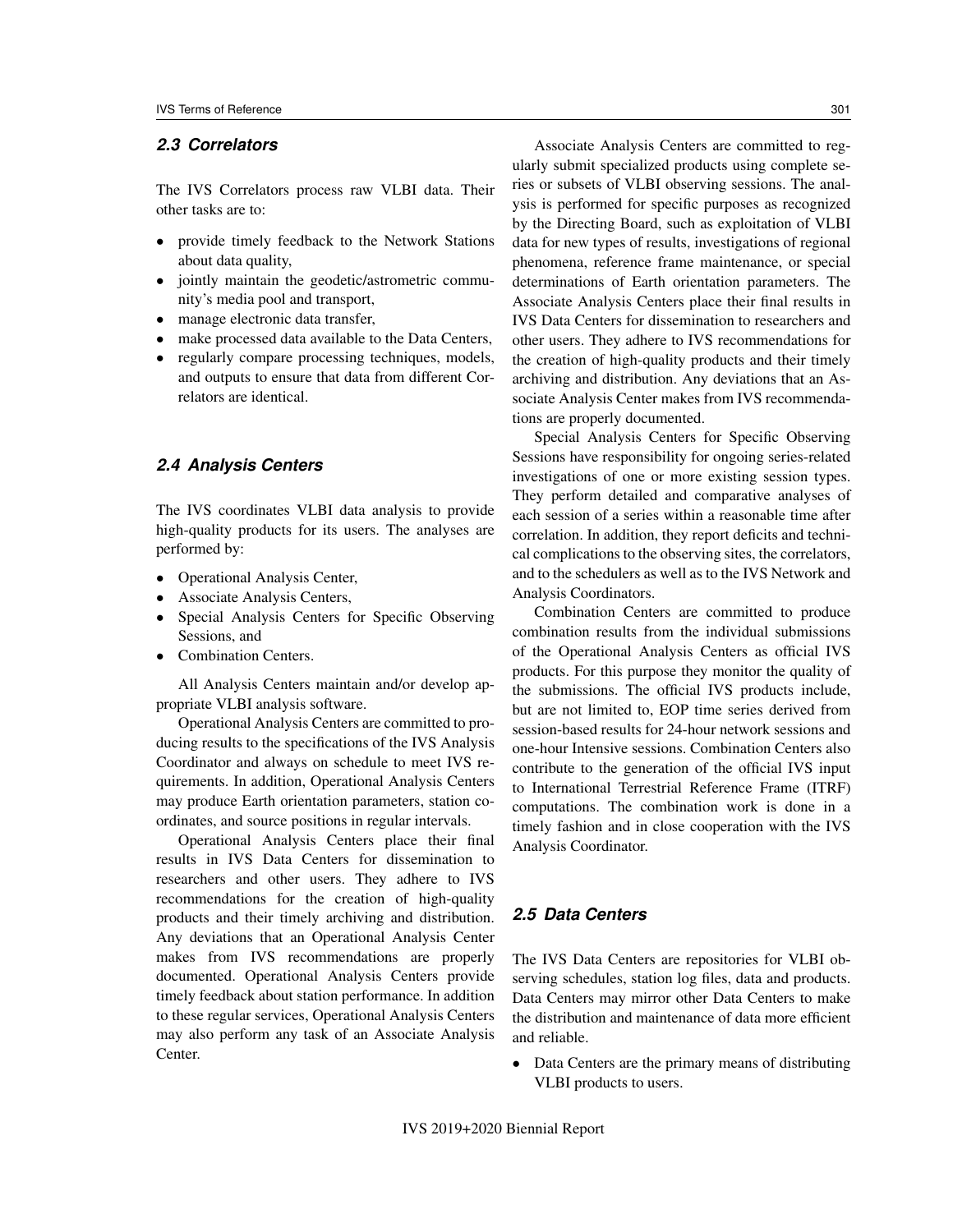• Data Centers work closely with the Coordinating Center and with the Analysis Centers to ensure that all the information and data required by IVS components are quickly and reliably available.

Data Centers provide the following functions:

- receive and archive schedule files from Operation Centers,
- receive and archive log files and ancillary data files from the Network Stations,
- receive and archive data products from the Analysis Centers,
- provide access and public availability to IVS data products for all users.

#### *2.6 Technology Development Centers*

The IVS Technology Development Centers contribute to the development of new VLBI technology for improvement of the VLBI technique. They:

- investigate new equipment and approaches,
- develop, test, and document new hardware, firmware, and software for operations,
- assist with deployment, installation, and training for any new approved technology,
- maintain and support operational equipment.

## *2.7 Office for Outreach and Communications*

The IVS Office for Outreach and Communications (OOC) creates and maintains an outreach program to promote knowledge of the VLBI technique and the activities of the IVS, and to foster an understanding of the importance of its products for the scientific communities and the general public. The OOC is mandated with improving collaboration with regional and global organizations and institutions, including sponsor organizations and scientific associations. The OOC works together with all components of the IVS and in particular with the IVS Coordinating Center.

## *2.8 Coordinating Center*

The IVS Coordinating Center is responsible for coordination of both the day-to-day and the long-term activities of IVS, consistent with the directives and policies established by the Directing Board. Specifically, the Coordinating Center monitors, coordinates, and supports the activities of the Network Stations, Operation Centers, Correlators, Data Centers, Analysis Centers, and Technology Development Centers. The Coordinating Center works closely with the Technology Coordinator, the Network Coordinator, and the Analysis Coordinator to coordinate IVS activities.

The primary functions of the Coordinating Center are to:

- coordinate observing programs approved by the Directing Board,
- create and maintain the master schedule of observing sessions in coordination with IVS Network Stations and astronomical observing programs,
- foster communications among all components of the IVS,
- coordinate the best use of community resources,
- develop standard procedures for IVS components,
- organize training in VLBI techniques,
- organize workshops and meetings, including IVS technical meetings,
- produce and publish reports of activities of IVS components,
- maintain the IVS information system and archive all documents, standards, specifications, manuals, reports, and publications,
- coordinate IVS outreach and educational activities,
- provide liaison with the IAU, IAG, GGOS, IERS, and other organizations,
- provide the Secretariat of the Directing Board.

## *2.9 Becoming a Permanent Component*

IVS will accept proposals at any time to become a permanent component. Such proposals will be reviewed for approval by the Directing Board.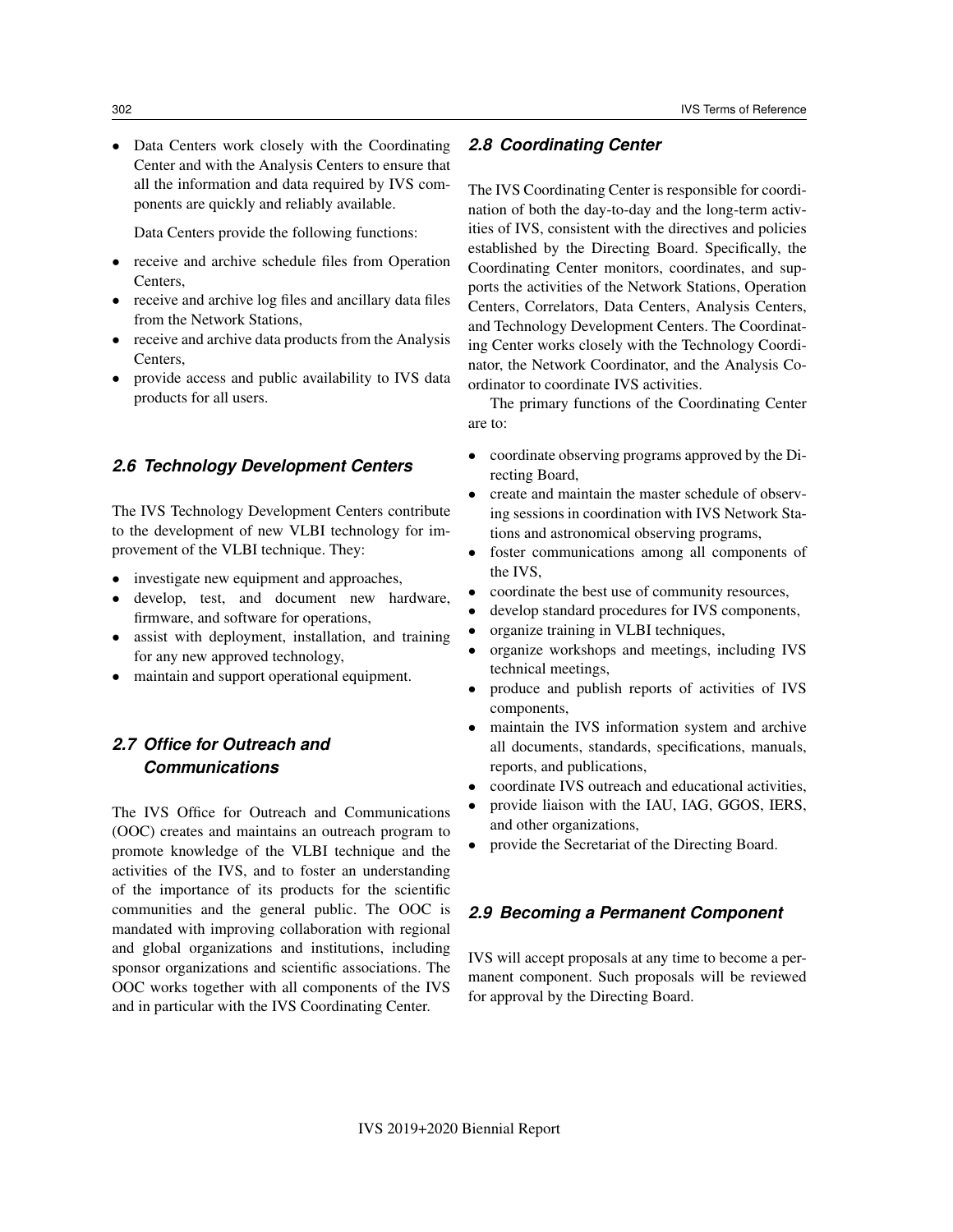## **3 Coordinators**

Specific IVS activities regarding network data quality, products, and technology are accomplished through the functions performed by three coordinators: a Network Coordinator, an Analysis Coordinator, and a Technology Coordinator.

### *3.1 Network Coordinator*

The IVS Network Coordinator is selected by the Directing Board from responses to an open solicitation to all IVS components. The Network Coordinator represents the IVS Network Stations on the Directing Board and works closely with the Coordinating Center. The Network Coordinator is responsible for stimulating the maintenance of a high quality level in the station operation and data delivery. The Network Coordinator performs the following functions:

- monitors adherence to standards in the network operation,
- participates in the quality control of the data acquisition performance of the network stations,
- tracks data quality and data flow problems and suggests actions to improve the level of performance,
- coordinates software development for station control and monitoring.

The Network Coordinator works closely with the geodetic and astronomical communities who are using the same network stations for observations. The Network Coordinator takes a leading role in ensuring the visibility and representation of the network stations.

## *3.2 Analysis Coordinator*

The IVS Analysis Coordinator is selected by the Directing Board from responses to an open solicitation to the IVS Analysis Centers. The Analysis Coordinator is responsible for coordinating the analysis activities of IVS and for stimulating VLBI product development and delivery. The Analysis Coordinator performs the following functions:

• encourages documentation of analysis and combination software,

strategies,

- participates in comparisons of results from different space geodetic techniques,
- monitors Analysis Centers' products for high quality results and for adherence to IVS standards and IERS Conventions,
- ensures that IVS analysis and combination products from all Analysis Centers are archived and are available to the scientific community, and
- supervises the formation of the official IVS products specified by the IVS Directing Board.

The Analysis Coordinator plays a leadership role in the development of methods for generation and distribution of VLBI products so that the products reach the users in a timely manner. The Analysis Coordinator interacts with GGOS and the IERS and promotes the use of VLBI products by the broader scientific community. The Analysis Coordinator works closely with the astronomical communities who are using some of the same analysis methods and software.

## *3.3 Technology Coordinator*

The IVS Technology Coordinator is selected by the Directing Board from responses to an open solicitation to the IVS Technology Development Centers. The Technology Coordinator performs the following functions:

- stimulates advancement of the VLBI technique,
- maintains awareness of all current VLBI technologies and ongoing development,
- coordinates development of new technology among all IVS Technology Development Centers,
- encourages technical compatibility with the astronomical community,
- encourages and oversees development of VLBIrelated technical standards,
- coordinates the distribution of and access to technical documents and standards,
- helps promulgate new technologies to the IVS community.

The Technology Coordinator works closely with the astronomical community, both to maintain techni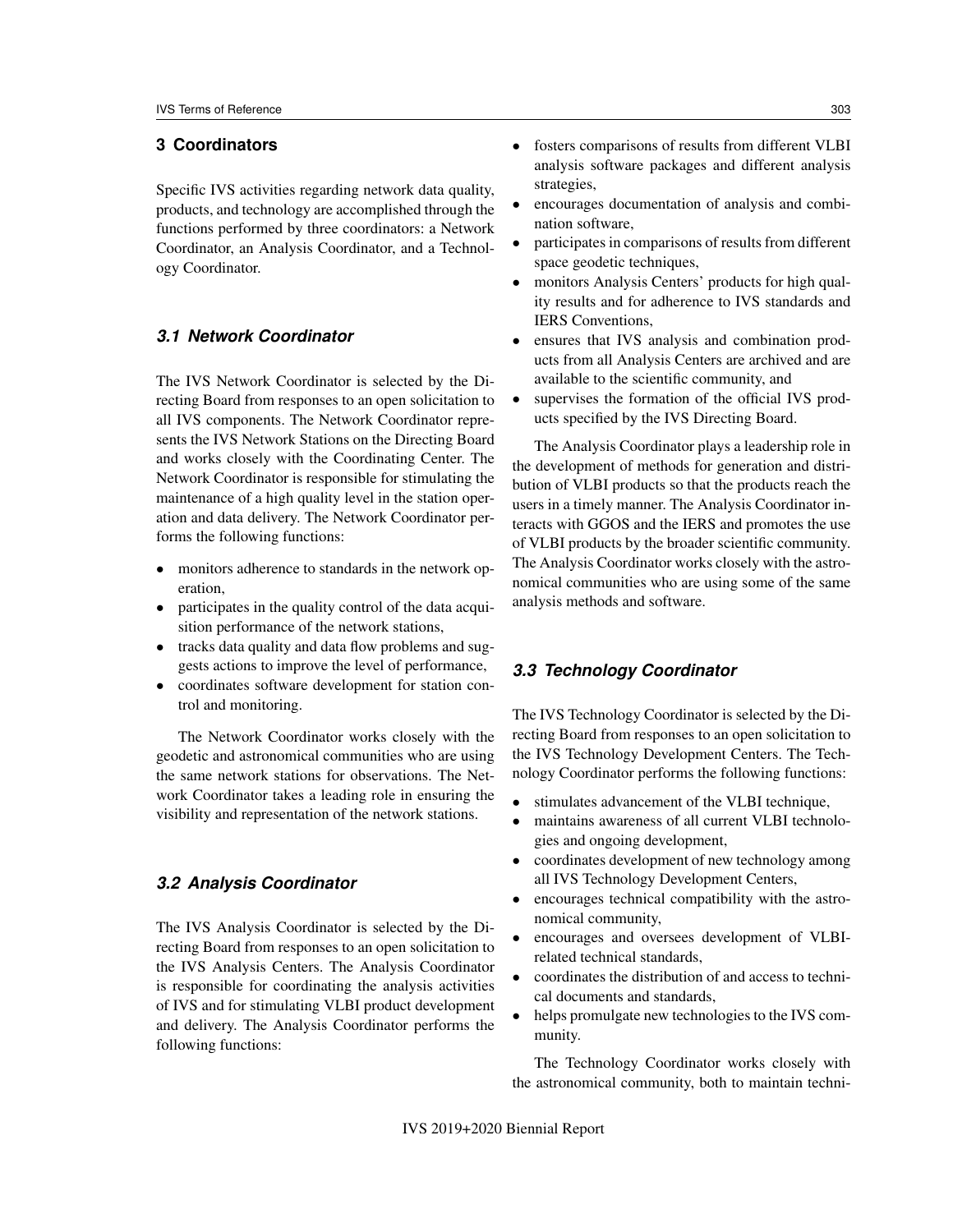cal compatibility between the geodetic and astronomical communities and to take advantage of technology development activities in the astronomical community.

#### **4 Directing Board**

#### *4.1 Roles and Responsibilities*

The Directing Board sets objectives, determines policies, adopts standards, and sets the scientific and operational goals for IVS. The Directing Board exercises general oversight of the activities of IVS including modifications to the organization that are deemed appropriate and necessary to maintain efficiency and reliability. The Directing Board may determine appropriate actions to ensure the quality of the IVS products.

The Directing Board will receive and review proposals for non-IVS research programs that request IVS resources.

#### *4.2 Membership*

The Directing Board consists of representatives of the IVS components, members at-large, appointed members, and ex officio members. The members are:

Representatives of IVS Components (see below):

- Correlators and Operation Centers representative (1)
- Analysis and Data Centers representatives (2)
- Networks representatives (2)
- Technology Development Centers representative (1)

Elected by the Directing Board upon recommendation from the Coordinating Center (see below):

• Members at large  $(3)$ 

Selected by Directing Board upon review of proposals from IVS Member Organizations:

- Coordinating Center Director
- Director of Office for Outreach and Communications
- Network Coordinator
- Analysis Coordinator
- Technology Coordinator

Appointed members:

- IAU representative
- IAG representative
- IERS representative

Through a reciprocity agreement between IVS and IERS, the IVS serves as the VLBI Technique Center for IERS, and as such its designated representative(s) serve on the IERS Directing Board. In turn, the IERS Directing Board designates a representative to the IVS Directing Board. This arrangement is to assure full cooperation between the two services.

Total number: 17

The members appointed by IAU, IAG, and IERS are not subject to institutional restrictions.

The six members who are the representatives of the IVS components are elected by the IVS Associate Members. All elected members serve staggered fouryear terms once renewable.

At-large members are intended to ensure representation on the Directing Board of each of the components of IVS and to balance representation from as many countries and institutions and IVS interests as possible. At-large members serve two-year terms once renewable.

A Directing Board member who departs before the end of his/her term is replaced by a person selected by the Directing Board. The new member will serve until the next official elections. The position will then be filled for a full term.

An individual can only serve two consecutive full terms on the Board in any of the representative and at-large positions. Partial terms are not counted to this limit. After serving two consecutive full terms, an individual becomes eligible again for a position on the Board following a two-year absence.

The three Coordinators are selected by the Directing Board on the basis of proposals from IVS Member Organizations. On a two-thirds vote the Directing Board may call for new proposals for any Coordinator when it determines that a new Coordinator is required. Coordinators are encouraged to give at least six months notice before resigning.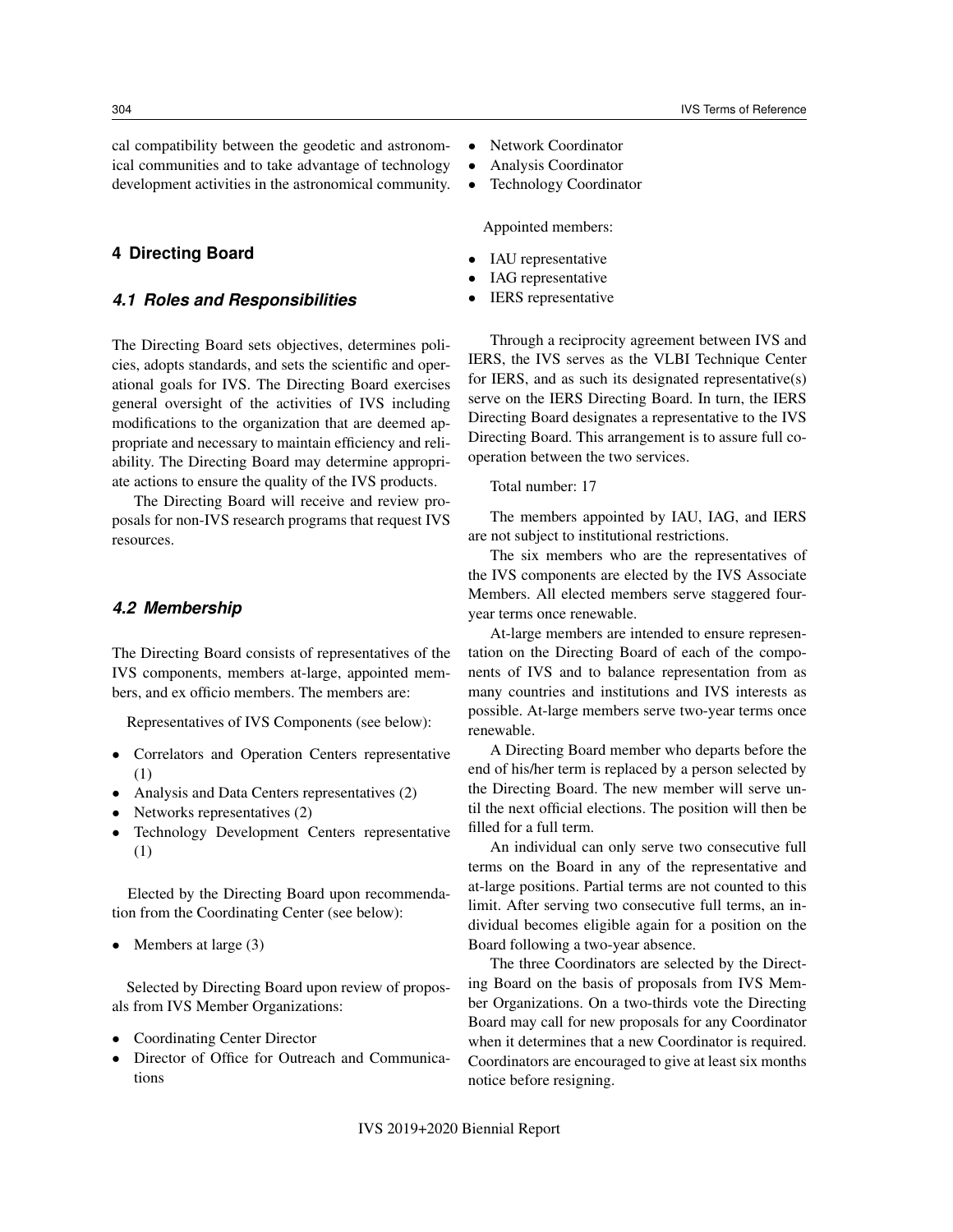## *4.3 Elections*

Election of Board members from the IVS components shall be conducted by a committee of three Directing Board members, the chair of which is appointed by the chair of the Directing Board. The committee solicits nominations for each representative from the relevant IVS components. For each position, the candidate who receives the largest number of votes from the Associate Members will be elected. In case of a tie the Directing Board will make the decision.

## *4.4 Chair*

The chair is one of the Directing Board members and is elected by the Board for a term of four years with the possibility of reelection for one additional term. The chair is the official representative of IVS to external organizations.

### *4.5 Decisions*

Most decisions by the Directing Board are made by consensus or by simple majority vote of the members present. In case of a tie, the chair decides how to proceed. If a two-thirds quorum is not present, the vote shall be held later by electronic mail. A two-thirds vote of all Board members is required to modify the Terms of Reference, to change the chair, or to replace any of the members before their normal term expires.

### *4.6 Meetings*

The Directing Board meets at least annually, or more frequently if meetings are called by the chair or at the request of at least three Board members. The Board will conduct periodic reviews of the IVS organization and its mandate, functions, and components.

### *5.1 Member Organizations*

Organizations that support one or more IVS components are IVS Member Organizations. Individuals associated with IVS Member Organizations may become IVS Associate Members.

#### *5.2 Affiliated Organizations*

Organizations that cooperate with IVS on issues of common interest, but do not support an IVS component, are IVS Affiliated Organizations. Affiliated Organizations express an interest in establishing and maintaining a strong working association with IVS to mutual benefit. Individuals affiliated with IVS Affiliated Organizations may become IVS Corresponding Members.

#### *5.3 Associate Members*

Individuals associated with organizations that support an IVS component may become IVS Associate Members. Associate Members take part in the election of the incoming members of the Directing Board representing the IVS components.

## *5.4 Corresponding Members*

IVS Corresponding Members are individuals who express interest in receiving IVS publications, wish to participate in workshops or scientific meetings organized by IVS, or generally are interested in IVS activities. Ex officio Corresponding Members are the following:

- IAG Secretary General
- Chair of GGOS
- President of IAG Commission 1 Reference Frames
- President of IAG Commission 3 Earth Rotation and Geodynamics